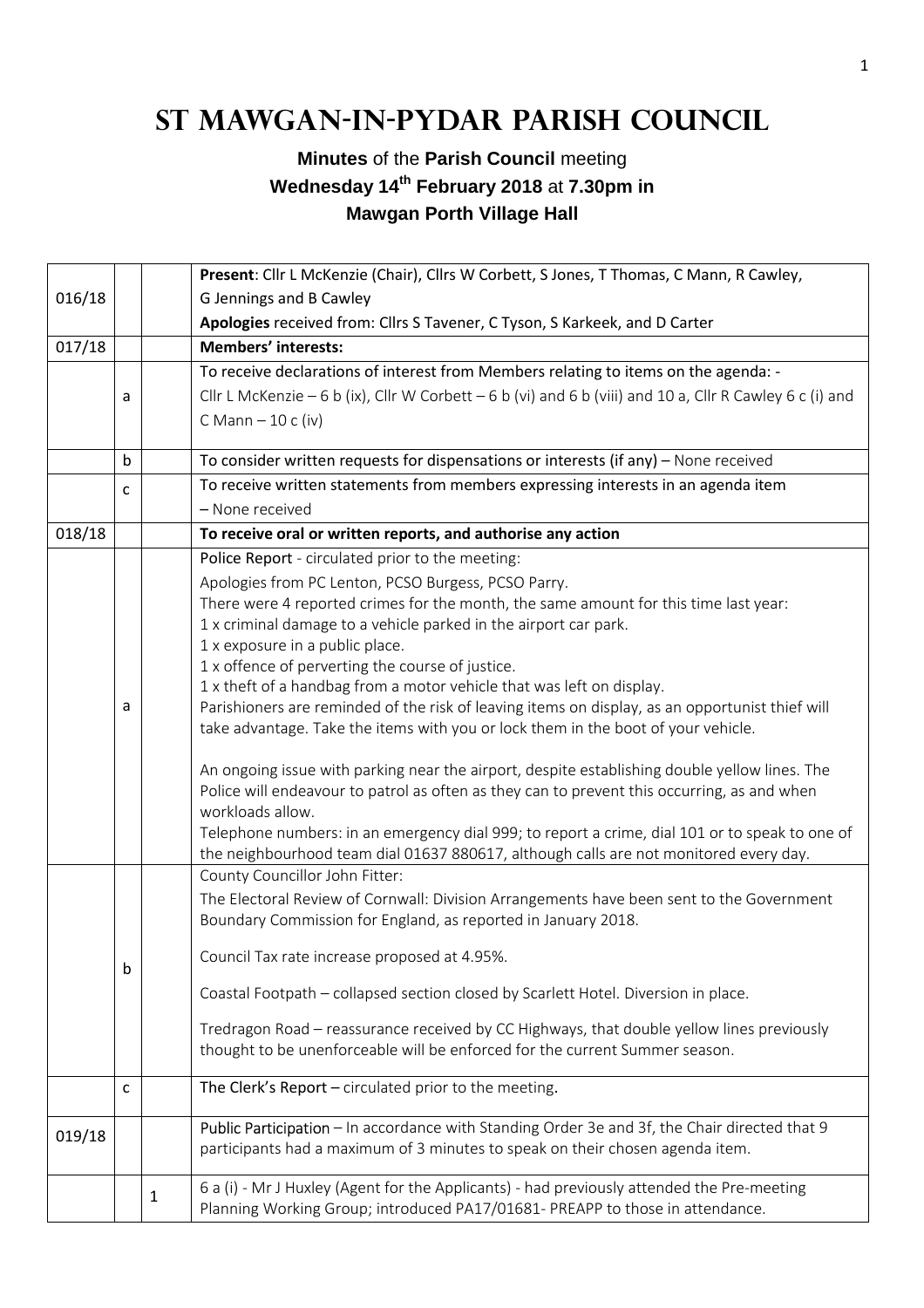|       |                   | 2 & 3                                                                                                                                                                                                                                                                                                                                                                                                                                                                                                                                                                                                                                   | 6 a (i) - Mr Whitehead and Mr Buttivant (parishioners) spoke against the scale of the design for<br>PA17/01681 - PREAPP, in relation to its surroundings.                                                                                                                                                                                                                                                                                                                           |  |  |  |
|-------|-------------------|-----------------------------------------------------------------------------------------------------------------------------------------------------------------------------------------------------------------------------------------------------------------------------------------------------------------------------------------------------------------------------------------------------------------------------------------------------------------------------------------------------------------------------------------------------------------------------------------------------------------------------------------|-------------------------------------------------------------------------------------------------------------------------------------------------------------------------------------------------------------------------------------------------------------------------------------------------------------------------------------------------------------------------------------------------------------------------------------------------------------------------------------|--|--|--|
|       |                   | 4                                                                                                                                                                                                                                                                                                                                                                                                                                                                                                                                                                                                                                       | 6 b (i) Mr Gareth Davies (Agent) - spoke of the plans for application PA17/11991.                                                                                                                                                                                                                                                                                                                                                                                                   |  |  |  |
|       |                   | 5                                                                                                                                                                                                                                                                                                                                                                                                                                                                                                                                                                                                                                       | 6b (iii) - Mr Richard Curtis and Agent spoke of the plans for application PA17/11880.                                                                                                                                                                                                                                                                                                                                                                                               |  |  |  |
|       |                   | 6                                                                                                                                                                                                                                                                                                                                                                                                                                                                                                                                                                                                                                       | 6b (vii) - Miss Louisa Meek (Agent) spoke of the revised plans for application PA17/08278                                                                                                                                                                                                                                                                                                                                                                                           |  |  |  |
|       |                   | 7                                                                                                                                                                                                                                                                                                                                                                                                                                                                                                                                                                                                                                       | 6 b (vii) - Mr Lynn asked the PC to support further reduction in the proposed garage height of<br>PA17/08278.                                                                                                                                                                                                                                                                                                                                                                       |  |  |  |
|       |                   | 6 b (vii) - Mr Buttivant believed the proposal PA17/08278 would be an overdevelopment of a<br>8<br>site in an Area of Special Character.                                                                                                                                                                                                                                                                                                                                                                                                                                                                                                |                                                                                                                                                                                                                                                                                                                                                                                                                                                                                     |  |  |  |
|       |                   | 9                                                                                                                                                                                                                                                                                                                                                                                                                                                                                                                                                                                                                                       | 6 e (ii) Mr Roger Metcalf read a statement (circulated to members prior to the meeting) from<br>Mr Sanderson and Ms Rawling (tenants) outlining the works undertaken at the former Hawkey's<br>Shop, St Mawgan. Mr Metcalf extended an invitation to parishioners (on behalf of the tenants)<br>to view the work.                                                                                                                                                                   |  |  |  |
| 20/18 |                   |                                                                                                                                                                                                                                                                                                                                                                                                                                                                                                                                                                                                                                         | Minutes of the Last Meeting - It was resolved that the Minutes of the Parish Council Meeting<br>held on 10th January 2018 were an accurate record; proposed by Cllr W Corbett and seconded<br>by Cllr C Mann.                                                                                                                                                                                                                                                                       |  |  |  |
| 21/18 | a                 |                                                                                                                                                                                                                                                                                                                                                                                                                                                                                                                                                                                                                                         | Planning - New applications - to discuss and decide on response to Cornwall Council                                                                                                                                                                                                                                                                                                                                                                                                 |  |  |  |
|       |                   |                                                                                                                                                                                                                                                                                                                                                                                                                                                                                                                                                                                                                                         | <b>Pre-App Consultation</b>                                                                                                                                                                                                                                                                                                                                                                                                                                                         |  |  |  |
|       |                   | j.                                                                                                                                                                                                                                                                                                                                                                                                                                                                                                                                                                                                                                      | PA17/01681/PREAPP. Applicant Mr and Mrs Heritage. Proposal: Pre-application advice for<br>replacement dwelling. Location: Dormers Trenance Mawgan Porth. On behalf of the PC, Cllr<br>Corbett highlighted possible conflict of Cornwall Local Plan (CLP) policy issues of any building<br>extending to the West (previously expressed by Mr Buttivant in 09/18) and mentioned in Pre-<br>App advice given by CC Planning Department in July 2017.                                   |  |  |  |
|       |                   | ij.                                                                                                                                                                                                                                                                                                                                                                                                                                                                                                                                                                                                                                     | PA17/03013/PREAPP. Applicant Mr and Mrs Foster. Proposal: Pre-application advice for<br>construction of a replacement dwelling. Location: Little Tredragon, Tredragon Road, Trenance,<br>Mawgan Porth TR8 4DG. Deferred to March meeting at the applicants' request                                                                                                                                                                                                                 |  |  |  |
|       | Porth.<br>b<br>-i |                                                                                                                                                                                                                                                                                                                                                                                                                                                                                                                                                                                                                                         | PA17/11991 Applicant: Mr Dean Robson. Proposal: Demolition of dwelling and erection of a<br>replacement dwelling. Location: Land South East of Bre-Pen Farm Mawgan Porth Hill Mawgan<br>It was resolved to submit a holding objection pending clarification of access, together with the<br>CC Planning Case Officer's view on the acceptability of the increase in the footprint and volume<br>of the proposed dwelling. Proposed by Cllr Corbett and seconded by Cllr G Jennings. |  |  |  |
|       |                   | ii                                                                                                                                                                                                                                                                                                                                                                                                                                                                                                                                                                                                                                      | PA18/00246 Applicant: Mr and Mrs J Chatten. Proposal: Proposed demolition and re-build of<br>dwelling on same footprint, extension and internal alterations. Amendment to previous<br>approval for proposed extension and internal alterations under PA15/05892. Location:<br>Seaspray Mawgan Porth.<br>It was resolved no objection. Proposed by W Corbett and seconded by Cllr Mann.                                                                                              |  |  |  |
|       |                   | PA17/11880 Applicant: Mr Richard Curtis Cornwall Miniature Railway. Proposal: Construction<br>of Miniature railway attraction, including indoor and outdoor attractions and amusements,<br>and associated development. Location: Land Adjoining River at OS Grid Ref 185310 67044<br>Mawgan Porth.<br>iii<br>It was resolved to maintain the PC objection previously stated at the Pre-App stage in relation to<br>the Policy 26 - Building and Flood Plains and Policy 23 - Development in an Area of Great<br>Landscape Value (AGLV) of the Cornwall Local Plan (CLP). Cllr Corbett proposed, and Cllr Mann<br>seconded; 3 abstained. |                                                                                                                                                                                                                                                                                                                                                                                                                                                                                     |  |  |  |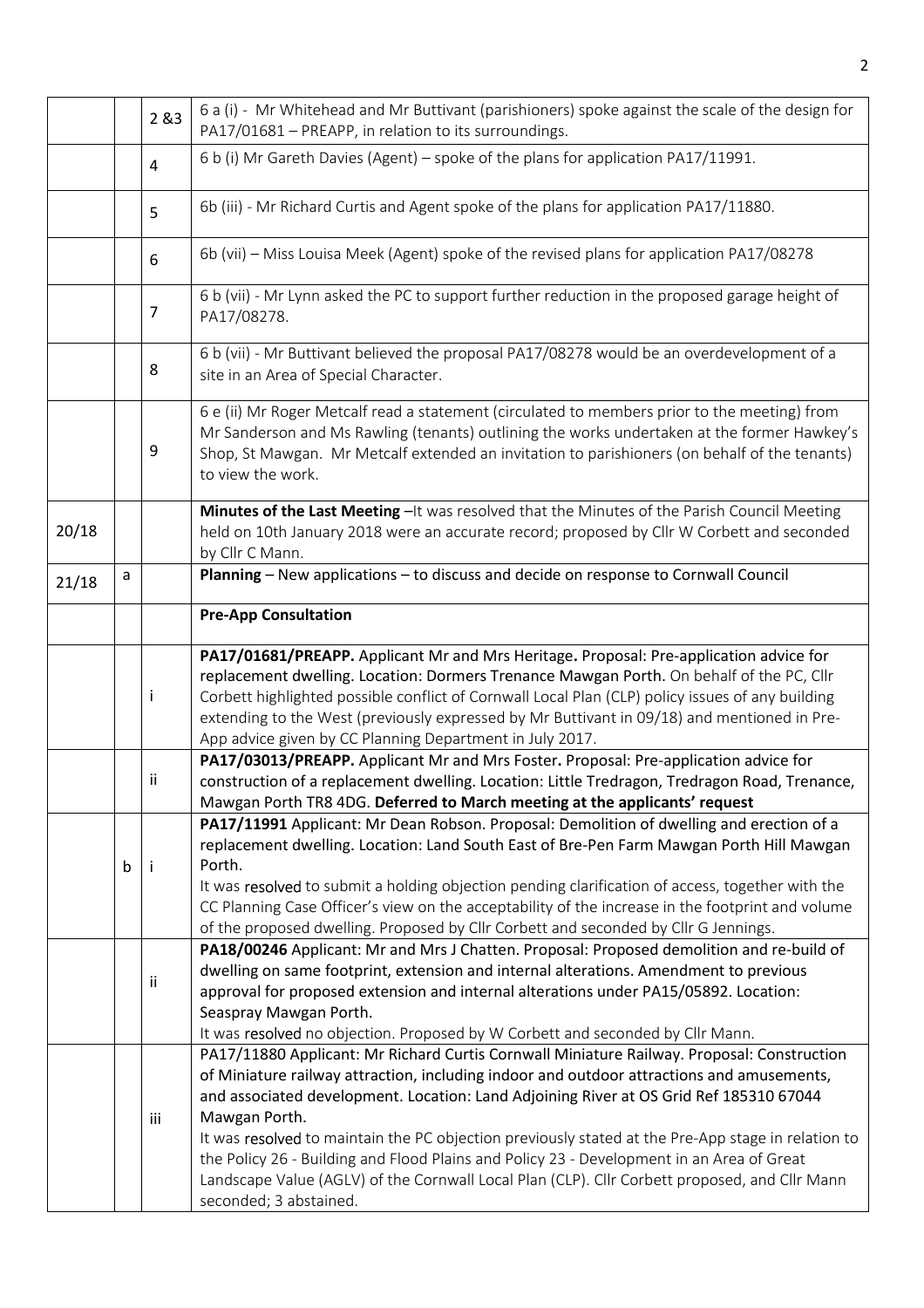|  |              | PA18/00623. Applicant: Mr T Evans. Proposal: Tree works to remove overhanging branches on           |
|--|--------------|-----------------------------------------------------------------------------------------------------|
|  |              | the west-side of garden and those overhanging the community orchard, consisting of a                |
|  | iv           | number of trees including Sycamore, Hazel and Holly and a large Ash Tree in a Conservation          |
|  |              | Area. Location: St Vincent St Mawgan.                                                               |
|  |              | As this application was for works to trees in a Conservation Area, it will be decided under         |
|  |              | delegated authority                                                                                 |
|  |              |                                                                                                     |
|  |              | PA18/00838. Applicant: Mr Edward Stein. Proposal: Notification of proposed works to a tree in       |
|  |              | a conservation area - Removal of one Ash tree. Location: Opposite St Johns St Mawgan TR8            |
|  | $\mathsf{V}$ | 4ES.                                                                                                |
|  |              | As this application was for works to trees in a Conservation Area, it will be decided under         |
|  |              | delegated authority.                                                                                |
|  |              | Cllr Corbett left the meeting.                                                                      |
|  |              | PA18/00587. Applicant: Mr & Mrs C & J P Richardson. Proposal: Proposed farm worker's                |
|  | vi           | dwelling. Location: Higher Denzell Farm St Mawgan.                                                  |
|  |              | It was resolved no objection. Cllr C Mann proposed and Cllr R Cawley seconded.                      |
|  |              | Cllr Corbett returned to the meeting.                                                               |
|  |              | PA17/08278. Revised Plans. Applicant: Mr Peter Cole. Proposal: Construction of replacement          |
|  |              | dwelling and outbuilding with external parking and amenity space. Location: Mansel Cottage          |
|  |              | Trenance Mawgan Porth TR8 4DA.                                                                      |
|  | vii          | The PC do not object in principle to the main residence or to the garage. However, there            |
|  |              | remains an issue with re-located outbuilding which represents an overdevelopment of the site        |
|  |              | contrary to policy 12 of the Cornwall Local Plan. It was resolved to object. Cllr Corbett proposed, |
|  |              | and Cllr Mann seconded.                                                                             |
|  |              | Cllr Corbett left the meeting.                                                                      |
|  |              | PA17/06953. Applicant: Mr C Broom. Proposal: The construction of a single dwelling for the          |
|  |              | primary agricultural farm worker. Location: Land at Trevarrian Barton Trevarrian.                   |
|  |              | It was resolved to place a holding objection pending further information from the County Land       |
|  | viii         | Agent and Case Officer. Cllr Mann proposed, and Cllr S Jones seconded. Cllr Thomas abstained.       |
|  |              | Cllr Corbett returned to the meeting.                                                               |
|  |              | Cllr L McKenzie left the meeting.                                                                   |
|  |              | Cllr R Cawley proposed and Cllr C Mann seconded, and it was resolved that Cllr Corbett              |
|  |              | Chaired the next item in Cllr McKenzie's absence.                                                   |
|  |              | PA17/10980. Applicant Mr Lay. To reconsider proposal: Erection of a dwelling and partial            |
|  |              | demolition of stables. Location Barn East of Gluvian Flamank Farm Mawgan Porth TR8 4AW              |
|  | ix           | It was resolved to maintain the PC objection in light of the County Land Agent's appraisal.         |
|  |              | Proposed by Cllr Corbett and seconded by Cllr G Jennings.                                           |
|  |              | Cllr L McKenzie returned to the meeting and took her seat as Chair                                  |
|  |              | Cllr R Cawley left the meeting.                                                                     |
|  | c            | To consider planning applications received before meeting                                           |
|  |              |                                                                                                     |
|  |              | PA18/00900. Applicant Mr A Watson. Proposal: Hedgerow removal notice to remove a 25m                |
|  |              | section of Cornish hedge to allow better access to the garden. Location: Sea View House New         |
|  |              | Road Carloggas St Mawgan.                                                                           |
|  | Ť            | It was resolved to object, as the hedge appears to pre-date the 1845 Enclosure Acts and thus        |
|  |              | deemed to be an 'important hedge' whose removal should be 'exceptional.' Proposed by Cllr           |
|  |              | Corbett and seconded by Cllr C Mann.                                                                |
|  |              | Cllr R Cawley returned to the meeting.                                                              |
|  |              | PA18/01166. Applicant Mr S Gardner. Proposal: Sycamore - fell due to dangerous condition.           |
|  |              | Tree grows on top of a hedge and has been weakened by recent storms. In danger of falling.          |
|  |              | The tree has been pollarded on previous occasions and was the subject to a previous                 |
|  | ii           | application for removal under PA10/08468. Location: Yongala Access to Mawgan in Pydar               |
|  |              | Junior and Infant School St Mawgan TR8 4EZ                                                          |
|  |              | As this application is for works to trees in a Conservation Area, it will be decided under          |
|  |              | delegated authority                                                                                 |

3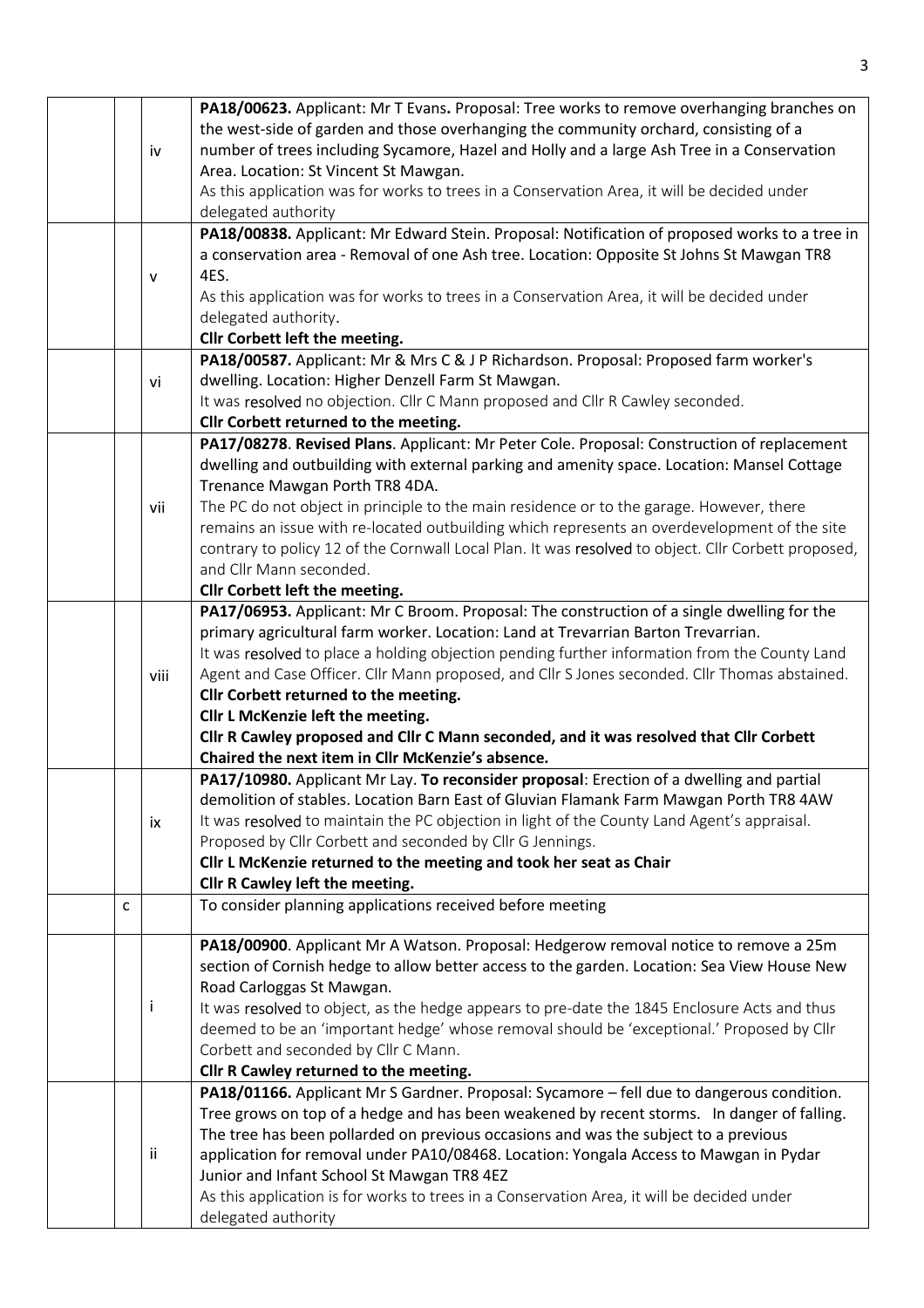| PA17/03215/PREAPP Closed - advice given Applicant: Mr R Metcalfe and Ms J Salmon.<br>j.<br>Cornwall Proposal: Pre-application advice for demolition of existing building to provide 3no 4-<br>bedroom houses. Location: Gem House Trenance Mawgan Porth<br>PA17/09148 REFUSED Applicant: Mr J Barlow. Proposal: Removal of condition 6 (holiday<br>accommodation occupancy restriction) in respect of decision PA14/00419 (outline permission<br>ii.<br>for the construction of ten holiday chalets) to be replaced by leasehold/estate management<br>clauses. Location: Merlin Golf Club Mawgan Porth TR8 4DN<br>PA17/10978 APPROVED Applicant: Mr G Lay. Proposal: Extension of stables for the livery<br>iii<br>enterprise. Location: Gluvian Farm Mawgan Porth TR8 4BG<br>PA17/09687. Applicant: Mr Steve Tavener Sun Haven Valley Ltd. Proposal: Use of land for the<br>stationing of 15 static holiday caravans and 15 holiday lodges, provision of access and car park.<br>iv<br>Location: Land East of Sun Haven Valley Caravan Park Mawgan Porth.<br>The application is to be decided by the Planning Committee on 19 <sup>th</sup> February 2018.<br>Cllr W Corbett was delegated to attend on behalf of the PC.<br>PA17/11075 REFUSED Applicant: Mr Ryan Devonshire. Proposal: Demolition of existing<br>buildings and construction of commercial premises. Location: Watergate Bay Riding Centre<br>$\mathsf{V}$<br>B3276 Between Tregurrian Hill and Junction North of Penvose Farm Tregurrian Newquay TR8<br>4AE<br>To discuss planning enforcement issues - to refer any new issues and updates - if any<br>e<br>$\mathbf{i}$<br>Land West of Odd Spot, Mawgan Porth - nothing further to report<br>Alleged works to a Listed Building - Hawkey's Shop, St Mawgan<br>ij<br>Notification received that the matter has been formally registered and allocated to a<br>Development Officer for Investigation.<br>22/18<br>Working groups - to receive reports (if any), and agree any necessary action and expenditure:<br>Amenities:<br>a<br>Burial Ground - to approve memorial for Reuben Geoffrey Chapman (details circulated prior to<br>Ť<br>the meeting). It was resolved to approve. Proposed by Cllr Corbett and seconded by Cllr R<br>Cawley.<br>Playground Fence - Mrs Young-Jamieson has no objection to metal hoop fencing replacing the<br>ii<br>wooden fence. Action - Fencing quotes to be sought.<br>Noticeboards - deferred to March meeting. Action - Clerk to obtain quotes for oak replacement<br>iii<br>noticeboards for Trevarrian, Trenance and Mawgan Porth<br>$\mathsf{b}$<br>Transport and Rights of Way<br>Footpath: Lower Lanherne Farm - 409/28/2 joining 409/28/1, 409/29/2 with 409/29/1 to<br>j.<br>Middle Lanherne Farm - nothing to report<br>ii.<br>Bolingey Lane - nothing to report<br>Mawgan Porth/Trenance public footpath signage - St Mawgan School have agreed to provide<br>iii<br>poems. The verses will be applied to footpath signs donated by CC Countryside Officer. Action<br>- The Clerk to update the CC Countryside Officer.<br>Beach and Environment - disabled entrance at Mawgan Porth Beach. Cllr Corbett suggested a<br>trailer load of hardcore be applied and top dressed in sea sand to repair the damage caused by<br>c<br>Winter storms.<br>Action - Clerk to contact the Maintenance and Beach Contractors to see if they can facilitate<br>this.<br>Neighbourhood Plan - consultation days to be arranged for the community to comment on the<br>d<br>draft policies.<br>Action - Clerk to download Parish Map from the online Mapping Tool. |  | $\mathsf{d}$ |  | To note Advices and Decisions by Cornwall Council: |  |  |
|---------------------------------------------------------------------------------------------------------------------------------------------------------------------------------------------------------------------------------------------------------------------------------------------------------------------------------------------------------------------------------------------------------------------------------------------------------------------------------------------------------------------------------------------------------------------------------------------------------------------------------------------------------------------------------------------------------------------------------------------------------------------------------------------------------------------------------------------------------------------------------------------------------------------------------------------------------------------------------------------------------------------------------------------------------------------------------------------------------------------------------------------------------------------------------------------------------------------------------------------------------------------------------------------------------------------------------------------------------------------------------------------------------------------------------------------------------------------------------------------------------------------------------------------------------------------------------------------------------------------------------------------------------------------------------------------------------------------------------------------------------------------------------------------------------------------------------------------------------------------------------------------------------------------------------------------------------------------------------------------------------------------------------------------------------------------------------------------------------------------------------------------------------------------------------------------------------------------------------------------------------------------------------------------------------------------------------------------------------------------------------------------------------------------------------------------------------------------------------------------------------------------------------------------------------------------------------------------------------------------------------------------------------------------------------------------------------------------------------------------------------------------------------------------------------------------------------------------------------------------------------------------------------------------------------------------------------------------------------------------------------------------------------------------------------------------------------------------------------------------------------------------------------------------------------------------------------------------------------------------------------------------------------------------------------------------------------------------------------------------------------------------------------------------------------------------------------------------------------------------------------------------------------------------------------------------------------------------------------------------------|--|--------------|--|----------------------------------------------------|--|--|
|                                                                                                                                                                                                                                                                                                                                                                                                                                                                                                                                                                                                                                                                                                                                                                                                                                                                                                                                                                                                                                                                                                                                                                                                                                                                                                                                                                                                                                                                                                                                                                                                                                                                                                                                                                                                                                                                                                                                                                                                                                                                                                                                                                                                                                                                                                                                                                                                                                                                                                                                                                                                                                                                                                                                                                                                                                                                                                                                                                                                                                                                                                                                                                                                                                                                                                                                                                                                                                                                                                                                                                                                                           |  |              |  |                                                    |  |  |
|                                                                                                                                                                                                                                                                                                                                                                                                                                                                                                                                                                                                                                                                                                                                                                                                                                                                                                                                                                                                                                                                                                                                                                                                                                                                                                                                                                                                                                                                                                                                                                                                                                                                                                                                                                                                                                                                                                                                                                                                                                                                                                                                                                                                                                                                                                                                                                                                                                                                                                                                                                                                                                                                                                                                                                                                                                                                                                                                                                                                                                                                                                                                                                                                                                                                                                                                                                                                                                                                                                                                                                                                                           |  |              |  |                                                    |  |  |
|                                                                                                                                                                                                                                                                                                                                                                                                                                                                                                                                                                                                                                                                                                                                                                                                                                                                                                                                                                                                                                                                                                                                                                                                                                                                                                                                                                                                                                                                                                                                                                                                                                                                                                                                                                                                                                                                                                                                                                                                                                                                                                                                                                                                                                                                                                                                                                                                                                                                                                                                                                                                                                                                                                                                                                                                                                                                                                                                                                                                                                                                                                                                                                                                                                                                                                                                                                                                                                                                                                                                                                                                                           |  |              |  |                                                    |  |  |
|                                                                                                                                                                                                                                                                                                                                                                                                                                                                                                                                                                                                                                                                                                                                                                                                                                                                                                                                                                                                                                                                                                                                                                                                                                                                                                                                                                                                                                                                                                                                                                                                                                                                                                                                                                                                                                                                                                                                                                                                                                                                                                                                                                                                                                                                                                                                                                                                                                                                                                                                                                                                                                                                                                                                                                                                                                                                                                                                                                                                                                                                                                                                                                                                                                                                                                                                                                                                                                                                                                                                                                                                                           |  |              |  |                                                    |  |  |
|                                                                                                                                                                                                                                                                                                                                                                                                                                                                                                                                                                                                                                                                                                                                                                                                                                                                                                                                                                                                                                                                                                                                                                                                                                                                                                                                                                                                                                                                                                                                                                                                                                                                                                                                                                                                                                                                                                                                                                                                                                                                                                                                                                                                                                                                                                                                                                                                                                                                                                                                                                                                                                                                                                                                                                                                                                                                                                                                                                                                                                                                                                                                                                                                                                                                                                                                                                                                                                                                                                                                                                                                                           |  |              |  |                                                    |  |  |
|                                                                                                                                                                                                                                                                                                                                                                                                                                                                                                                                                                                                                                                                                                                                                                                                                                                                                                                                                                                                                                                                                                                                                                                                                                                                                                                                                                                                                                                                                                                                                                                                                                                                                                                                                                                                                                                                                                                                                                                                                                                                                                                                                                                                                                                                                                                                                                                                                                                                                                                                                                                                                                                                                                                                                                                                                                                                                                                                                                                                                                                                                                                                                                                                                                                                                                                                                                                                                                                                                                                                                                                                                           |  |              |  |                                                    |  |  |
|                                                                                                                                                                                                                                                                                                                                                                                                                                                                                                                                                                                                                                                                                                                                                                                                                                                                                                                                                                                                                                                                                                                                                                                                                                                                                                                                                                                                                                                                                                                                                                                                                                                                                                                                                                                                                                                                                                                                                                                                                                                                                                                                                                                                                                                                                                                                                                                                                                                                                                                                                                                                                                                                                                                                                                                                                                                                                                                                                                                                                                                                                                                                                                                                                                                                                                                                                                                                                                                                                                                                                                                                                           |  |              |  |                                                    |  |  |
|                                                                                                                                                                                                                                                                                                                                                                                                                                                                                                                                                                                                                                                                                                                                                                                                                                                                                                                                                                                                                                                                                                                                                                                                                                                                                                                                                                                                                                                                                                                                                                                                                                                                                                                                                                                                                                                                                                                                                                                                                                                                                                                                                                                                                                                                                                                                                                                                                                                                                                                                                                                                                                                                                                                                                                                                                                                                                                                                                                                                                                                                                                                                                                                                                                                                                                                                                                                                                                                                                                                                                                                                                           |  |              |  |                                                    |  |  |
|                                                                                                                                                                                                                                                                                                                                                                                                                                                                                                                                                                                                                                                                                                                                                                                                                                                                                                                                                                                                                                                                                                                                                                                                                                                                                                                                                                                                                                                                                                                                                                                                                                                                                                                                                                                                                                                                                                                                                                                                                                                                                                                                                                                                                                                                                                                                                                                                                                                                                                                                                                                                                                                                                                                                                                                                                                                                                                                                                                                                                                                                                                                                                                                                                                                                                                                                                                                                                                                                                                                                                                                                                           |  |              |  |                                                    |  |  |
|                                                                                                                                                                                                                                                                                                                                                                                                                                                                                                                                                                                                                                                                                                                                                                                                                                                                                                                                                                                                                                                                                                                                                                                                                                                                                                                                                                                                                                                                                                                                                                                                                                                                                                                                                                                                                                                                                                                                                                                                                                                                                                                                                                                                                                                                                                                                                                                                                                                                                                                                                                                                                                                                                                                                                                                                                                                                                                                                                                                                                                                                                                                                                                                                                                                                                                                                                                                                                                                                                                                                                                                                                           |  |              |  |                                                    |  |  |
|                                                                                                                                                                                                                                                                                                                                                                                                                                                                                                                                                                                                                                                                                                                                                                                                                                                                                                                                                                                                                                                                                                                                                                                                                                                                                                                                                                                                                                                                                                                                                                                                                                                                                                                                                                                                                                                                                                                                                                                                                                                                                                                                                                                                                                                                                                                                                                                                                                                                                                                                                                                                                                                                                                                                                                                                                                                                                                                                                                                                                                                                                                                                                                                                                                                                                                                                                                                                                                                                                                                                                                                                                           |  |              |  |                                                    |  |  |
|                                                                                                                                                                                                                                                                                                                                                                                                                                                                                                                                                                                                                                                                                                                                                                                                                                                                                                                                                                                                                                                                                                                                                                                                                                                                                                                                                                                                                                                                                                                                                                                                                                                                                                                                                                                                                                                                                                                                                                                                                                                                                                                                                                                                                                                                                                                                                                                                                                                                                                                                                                                                                                                                                                                                                                                                                                                                                                                                                                                                                                                                                                                                                                                                                                                                                                                                                                                                                                                                                                                                                                                                                           |  |              |  |                                                    |  |  |
|                                                                                                                                                                                                                                                                                                                                                                                                                                                                                                                                                                                                                                                                                                                                                                                                                                                                                                                                                                                                                                                                                                                                                                                                                                                                                                                                                                                                                                                                                                                                                                                                                                                                                                                                                                                                                                                                                                                                                                                                                                                                                                                                                                                                                                                                                                                                                                                                                                                                                                                                                                                                                                                                                                                                                                                                                                                                                                                                                                                                                                                                                                                                                                                                                                                                                                                                                                                                                                                                                                                                                                                                                           |  |              |  |                                                    |  |  |
|                                                                                                                                                                                                                                                                                                                                                                                                                                                                                                                                                                                                                                                                                                                                                                                                                                                                                                                                                                                                                                                                                                                                                                                                                                                                                                                                                                                                                                                                                                                                                                                                                                                                                                                                                                                                                                                                                                                                                                                                                                                                                                                                                                                                                                                                                                                                                                                                                                                                                                                                                                                                                                                                                                                                                                                                                                                                                                                                                                                                                                                                                                                                                                                                                                                                                                                                                                                                                                                                                                                                                                                                                           |  |              |  |                                                    |  |  |
|                                                                                                                                                                                                                                                                                                                                                                                                                                                                                                                                                                                                                                                                                                                                                                                                                                                                                                                                                                                                                                                                                                                                                                                                                                                                                                                                                                                                                                                                                                                                                                                                                                                                                                                                                                                                                                                                                                                                                                                                                                                                                                                                                                                                                                                                                                                                                                                                                                                                                                                                                                                                                                                                                                                                                                                                                                                                                                                                                                                                                                                                                                                                                                                                                                                                                                                                                                                                                                                                                                                                                                                                                           |  |              |  |                                                    |  |  |
|                                                                                                                                                                                                                                                                                                                                                                                                                                                                                                                                                                                                                                                                                                                                                                                                                                                                                                                                                                                                                                                                                                                                                                                                                                                                                                                                                                                                                                                                                                                                                                                                                                                                                                                                                                                                                                                                                                                                                                                                                                                                                                                                                                                                                                                                                                                                                                                                                                                                                                                                                                                                                                                                                                                                                                                                                                                                                                                                                                                                                                                                                                                                                                                                                                                                                                                                                                                                                                                                                                                                                                                                                           |  |              |  |                                                    |  |  |
|                                                                                                                                                                                                                                                                                                                                                                                                                                                                                                                                                                                                                                                                                                                                                                                                                                                                                                                                                                                                                                                                                                                                                                                                                                                                                                                                                                                                                                                                                                                                                                                                                                                                                                                                                                                                                                                                                                                                                                                                                                                                                                                                                                                                                                                                                                                                                                                                                                                                                                                                                                                                                                                                                                                                                                                                                                                                                                                                                                                                                                                                                                                                                                                                                                                                                                                                                                                                                                                                                                                                                                                                                           |  |              |  |                                                    |  |  |
|                                                                                                                                                                                                                                                                                                                                                                                                                                                                                                                                                                                                                                                                                                                                                                                                                                                                                                                                                                                                                                                                                                                                                                                                                                                                                                                                                                                                                                                                                                                                                                                                                                                                                                                                                                                                                                                                                                                                                                                                                                                                                                                                                                                                                                                                                                                                                                                                                                                                                                                                                                                                                                                                                                                                                                                                                                                                                                                                                                                                                                                                                                                                                                                                                                                                                                                                                                                                                                                                                                                                                                                                                           |  |              |  |                                                    |  |  |
|                                                                                                                                                                                                                                                                                                                                                                                                                                                                                                                                                                                                                                                                                                                                                                                                                                                                                                                                                                                                                                                                                                                                                                                                                                                                                                                                                                                                                                                                                                                                                                                                                                                                                                                                                                                                                                                                                                                                                                                                                                                                                                                                                                                                                                                                                                                                                                                                                                                                                                                                                                                                                                                                                                                                                                                                                                                                                                                                                                                                                                                                                                                                                                                                                                                                                                                                                                                                                                                                                                                                                                                                                           |  |              |  |                                                    |  |  |
|                                                                                                                                                                                                                                                                                                                                                                                                                                                                                                                                                                                                                                                                                                                                                                                                                                                                                                                                                                                                                                                                                                                                                                                                                                                                                                                                                                                                                                                                                                                                                                                                                                                                                                                                                                                                                                                                                                                                                                                                                                                                                                                                                                                                                                                                                                                                                                                                                                                                                                                                                                                                                                                                                                                                                                                                                                                                                                                                                                                                                                                                                                                                                                                                                                                                                                                                                                                                                                                                                                                                                                                                                           |  |              |  |                                                    |  |  |
|                                                                                                                                                                                                                                                                                                                                                                                                                                                                                                                                                                                                                                                                                                                                                                                                                                                                                                                                                                                                                                                                                                                                                                                                                                                                                                                                                                                                                                                                                                                                                                                                                                                                                                                                                                                                                                                                                                                                                                                                                                                                                                                                                                                                                                                                                                                                                                                                                                                                                                                                                                                                                                                                                                                                                                                                                                                                                                                                                                                                                                                                                                                                                                                                                                                                                                                                                                                                                                                                                                                                                                                                                           |  |              |  |                                                    |  |  |
|                                                                                                                                                                                                                                                                                                                                                                                                                                                                                                                                                                                                                                                                                                                                                                                                                                                                                                                                                                                                                                                                                                                                                                                                                                                                                                                                                                                                                                                                                                                                                                                                                                                                                                                                                                                                                                                                                                                                                                                                                                                                                                                                                                                                                                                                                                                                                                                                                                                                                                                                                                                                                                                                                                                                                                                                                                                                                                                                                                                                                                                                                                                                                                                                                                                                                                                                                                                                                                                                                                                                                                                                                           |  |              |  |                                                    |  |  |
|                                                                                                                                                                                                                                                                                                                                                                                                                                                                                                                                                                                                                                                                                                                                                                                                                                                                                                                                                                                                                                                                                                                                                                                                                                                                                                                                                                                                                                                                                                                                                                                                                                                                                                                                                                                                                                                                                                                                                                                                                                                                                                                                                                                                                                                                                                                                                                                                                                                                                                                                                                                                                                                                                                                                                                                                                                                                                                                                                                                                                                                                                                                                                                                                                                                                                                                                                                                                                                                                                                                                                                                                                           |  |              |  |                                                    |  |  |
|                                                                                                                                                                                                                                                                                                                                                                                                                                                                                                                                                                                                                                                                                                                                                                                                                                                                                                                                                                                                                                                                                                                                                                                                                                                                                                                                                                                                                                                                                                                                                                                                                                                                                                                                                                                                                                                                                                                                                                                                                                                                                                                                                                                                                                                                                                                                                                                                                                                                                                                                                                                                                                                                                                                                                                                                                                                                                                                                                                                                                                                                                                                                                                                                                                                                                                                                                                                                                                                                                                                                                                                                                           |  |              |  |                                                    |  |  |
|                                                                                                                                                                                                                                                                                                                                                                                                                                                                                                                                                                                                                                                                                                                                                                                                                                                                                                                                                                                                                                                                                                                                                                                                                                                                                                                                                                                                                                                                                                                                                                                                                                                                                                                                                                                                                                                                                                                                                                                                                                                                                                                                                                                                                                                                                                                                                                                                                                                                                                                                                                                                                                                                                                                                                                                                                                                                                                                                                                                                                                                                                                                                                                                                                                                                                                                                                                                                                                                                                                                                                                                                                           |  |              |  |                                                    |  |  |
|                                                                                                                                                                                                                                                                                                                                                                                                                                                                                                                                                                                                                                                                                                                                                                                                                                                                                                                                                                                                                                                                                                                                                                                                                                                                                                                                                                                                                                                                                                                                                                                                                                                                                                                                                                                                                                                                                                                                                                                                                                                                                                                                                                                                                                                                                                                                                                                                                                                                                                                                                                                                                                                                                                                                                                                                                                                                                                                                                                                                                                                                                                                                                                                                                                                                                                                                                                                                                                                                                                                                                                                                                           |  |              |  |                                                    |  |  |
|                                                                                                                                                                                                                                                                                                                                                                                                                                                                                                                                                                                                                                                                                                                                                                                                                                                                                                                                                                                                                                                                                                                                                                                                                                                                                                                                                                                                                                                                                                                                                                                                                                                                                                                                                                                                                                                                                                                                                                                                                                                                                                                                                                                                                                                                                                                                                                                                                                                                                                                                                                                                                                                                                                                                                                                                                                                                                                                                                                                                                                                                                                                                                                                                                                                                                                                                                                                                                                                                                                                                                                                                                           |  |              |  |                                                    |  |  |
|                                                                                                                                                                                                                                                                                                                                                                                                                                                                                                                                                                                                                                                                                                                                                                                                                                                                                                                                                                                                                                                                                                                                                                                                                                                                                                                                                                                                                                                                                                                                                                                                                                                                                                                                                                                                                                                                                                                                                                                                                                                                                                                                                                                                                                                                                                                                                                                                                                                                                                                                                                                                                                                                                                                                                                                                                                                                                                                                                                                                                                                                                                                                                                                                                                                                                                                                                                                                                                                                                                                                                                                                                           |  |              |  |                                                    |  |  |
|                                                                                                                                                                                                                                                                                                                                                                                                                                                                                                                                                                                                                                                                                                                                                                                                                                                                                                                                                                                                                                                                                                                                                                                                                                                                                                                                                                                                                                                                                                                                                                                                                                                                                                                                                                                                                                                                                                                                                                                                                                                                                                                                                                                                                                                                                                                                                                                                                                                                                                                                                                                                                                                                                                                                                                                                                                                                                                                                                                                                                                                                                                                                                                                                                                                                                                                                                                                                                                                                                                                                                                                                                           |  |              |  |                                                    |  |  |
|                                                                                                                                                                                                                                                                                                                                                                                                                                                                                                                                                                                                                                                                                                                                                                                                                                                                                                                                                                                                                                                                                                                                                                                                                                                                                                                                                                                                                                                                                                                                                                                                                                                                                                                                                                                                                                                                                                                                                                                                                                                                                                                                                                                                                                                                                                                                                                                                                                                                                                                                                                                                                                                                                                                                                                                                                                                                                                                                                                                                                                                                                                                                                                                                                                                                                                                                                                                                                                                                                                                                                                                                                           |  |              |  |                                                    |  |  |
|                                                                                                                                                                                                                                                                                                                                                                                                                                                                                                                                                                                                                                                                                                                                                                                                                                                                                                                                                                                                                                                                                                                                                                                                                                                                                                                                                                                                                                                                                                                                                                                                                                                                                                                                                                                                                                                                                                                                                                                                                                                                                                                                                                                                                                                                                                                                                                                                                                                                                                                                                                                                                                                                                                                                                                                                                                                                                                                                                                                                                                                                                                                                                                                                                                                                                                                                                                                                                                                                                                                                                                                                                           |  |              |  |                                                    |  |  |
|                                                                                                                                                                                                                                                                                                                                                                                                                                                                                                                                                                                                                                                                                                                                                                                                                                                                                                                                                                                                                                                                                                                                                                                                                                                                                                                                                                                                                                                                                                                                                                                                                                                                                                                                                                                                                                                                                                                                                                                                                                                                                                                                                                                                                                                                                                                                                                                                                                                                                                                                                                                                                                                                                                                                                                                                                                                                                                                                                                                                                                                                                                                                                                                                                                                                                                                                                                                                                                                                                                                                                                                                                           |  |              |  |                                                    |  |  |
|                                                                                                                                                                                                                                                                                                                                                                                                                                                                                                                                                                                                                                                                                                                                                                                                                                                                                                                                                                                                                                                                                                                                                                                                                                                                                                                                                                                                                                                                                                                                                                                                                                                                                                                                                                                                                                                                                                                                                                                                                                                                                                                                                                                                                                                                                                                                                                                                                                                                                                                                                                                                                                                                                                                                                                                                                                                                                                                                                                                                                                                                                                                                                                                                                                                                                                                                                                                                                                                                                                                                                                                                                           |  |              |  |                                                    |  |  |
|                                                                                                                                                                                                                                                                                                                                                                                                                                                                                                                                                                                                                                                                                                                                                                                                                                                                                                                                                                                                                                                                                                                                                                                                                                                                                                                                                                                                                                                                                                                                                                                                                                                                                                                                                                                                                                                                                                                                                                                                                                                                                                                                                                                                                                                                                                                                                                                                                                                                                                                                                                                                                                                                                                                                                                                                                                                                                                                                                                                                                                                                                                                                                                                                                                                                                                                                                                                                                                                                                                                                                                                                                           |  |              |  |                                                    |  |  |
|                                                                                                                                                                                                                                                                                                                                                                                                                                                                                                                                                                                                                                                                                                                                                                                                                                                                                                                                                                                                                                                                                                                                                                                                                                                                                                                                                                                                                                                                                                                                                                                                                                                                                                                                                                                                                                                                                                                                                                                                                                                                                                                                                                                                                                                                                                                                                                                                                                                                                                                                                                                                                                                                                                                                                                                                                                                                                                                                                                                                                                                                                                                                                                                                                                                                                                                                                                                                                                                                                                                                                                                                                           |  |              |  |                                                    |  |  |
|                                                                                                                                                                                                                                                                                                                                                                                                                                                                                                                                                                                                                                                                                                                                                                                                                                                                                                                                                                                                                                                                                                                                                                                                                                                                                                                                                                                                                                                                                                                                                                                                                                                                                                                                                                                                                                                                                                                                                                                                                                                                                                                                                                                                                                                                                                                                                                                                                                                                                                                                                                                                                                                                                                                                                                                                                                                                                                                                                                                                                                                                                                                                                                                                                                                                                                                                                                                                                                                                                                                                                                                                                           |  |              |  |                                                    |  |  |
|                                                                                                                                                                                                                                                                                                                                                                                                                                                                                                                                                                                                                                                                                                                                                                                                                                                                                                                                                                                                                                                                                                                                                                                                                                                                                                                                                                                                                                                                                                                                                                                                                                                                                                                                                                                                                                                                                                                                                                                                                                                                                                                                                                                                                                                                                                                                                                                                                                                                                                                                                                                                                                                                                                                                                                                                                                                                                                                                                                                                                                                                                                                                                                                                                                                                                                                                                                                                                                                                                                                                                                                                                           |  |              |  |                                                    |  |  |
|                                                                                                                                                                                                                                                                                                                                                                                                                                                                                                                                                                                                                                                                                                                                                                                                                                                                                                                                                                                                                                                                                                                                                                                                                                                                                                                                                                                                                                                                                                                                                                                                                                                                                                                                                                                                                                                                                                                                                                                                                                                                                                                                                                                                                                                                                                                                                                                                                                                                                                                                                                                                                                                                                                                                                                                                                                                                                                                                                                                                                                                                                                                                                                                                                                                                                                                                                                                                                                                                                                                                                                                                                           |  |              |  |                                                    |  |  |
|                                                                                                                                                                                                                                                                                                                                                                                                                                                                                                                                                                                                                                                                                                                                                                                                                                                                                                                                                                                                                                                                                                                                                                                                                                                                                                                                                                                                                                                                                                                                                                                                                                                                                                                                                                                                                                                                                                                                                                                                                                                                                                                                                                                                                                                                                                                                                                                                                                                                                                                                                                                                                                                                                                                                                                                                                                                                                                                                                                                                                                                                                                                                                                                                                                                                                                                                                                                                                                                                                                                                                                                                                           |  |              |  |                                                    |  |  |
|                                                                                                                                                                                                                                                                                                                                                                                                                                                                                                                                                                                                                                                                                                                                                                                                                                                                                                                                                                                                                                                                                                                                                                                                                                                                                                                                                                                                                                                                                                                                                                                                                                                                                                                                                                                                                                                                                                                                                                                                                                                                                                                                                                                                                                                                                                                                                                                                                                                                                                                                                                                                                                                                                                                                                                                                                                                                                                                                                                                                                                                                                                                                                                                                                                                                                                                                                                                                                                                                                                                                                                                                                           |  |              |  |                                                    |  |  |
|                                                                                                                                                                                                                                                                                                                                                                                                                                                                                                                                                                                                                                                                                                                                                                                                                                                                                                                                                                                                                                                                                                                                                                                                                                                                                                                                                                                                                                                                                                                                                                                                                                                                                                                                                                                                                                                                                                                                                                                                                                                                                                                                                                                                                                                                                                                                                                                                                                                                                                                                                                                                                                                                                                                                                                                                                                                                                                                                                                                                                                                                                                                                                                                                                                                                                                                                                                                                                                                                                                                                                                                                                           |  |              |  |                                                    |  |  |
|                                                                                                                                                                                                                                                                                                                                                                                                                                                                                                                                                                                                                                                                                                                                                                                                                                                                                                                                                                                                                                                                                                                                                                                                                                                                                                                                                                                                                                                                                                                                                                                                                                                                                                                                                                                                                                                                                                                                                                                                                                                                                                                                                                                                                                                                                                                                                                                                                                                                                                                                                                                                                                                                                                                                                                                                                                                                                                                                                                                                                                                                                                                                                                                                                                                                                                                                                                                                                                                                                                                                                                                                                           |  |              |  |                                                    |  |  |
|                                                                                                                                                                                                                                                                                                                                                                                                                                                                                                                                                                                                                                                                                                                                                                                                                                                                                                                                                                                                                                                                                                                                                                                                                                                                                                                                                                                                                                                                                                                                                                                                                                                                                                                                                                                                                                                                                                                                                                                                                                                                                                                                                                                                                                                                                                                                                                                                                                                                                                                                                                                                                                                                                                                                                                                                                                                                                                                                                                                                                                                                                                                                                                                                                                                                                                                                                                                                                                                                                                                                                                                                                           |  |              |  |                                                    |  |  |
|                                                                                                                                                                                                                                                                                                                                                                                                                                                                                                                                                                                                                                                                                                                                                                                                                                                                                                                                                                                                                                                                                                                                                                                                                                                                                                                                                                                                                                                                                                                                                                                                                                                                                                                                                                                                                                                                                                                                                                                                                                                                                                                                                                                                                                                                                                                                                                                                                                                                                                                                                                                                                                                                                                                                                                                                                                                                                                                                                                                                                                                                                                                                                                                                                                                                                                                                                                                                                                                                                                                                                                                                                           |  |              |  |                                                    |  |  |
|                                                                                                                                                                                                                                                                                                                                                                                                                                                                                                                                                                                                                                                                                                                                                                                                                                                                                                                                                                                                                                                                                                                                                                                                                                                                                                                                                                                                                                                                                                                                                                                                                                                                                                                                                                                                                                                                                                                                                                                                                                                                                                                                                                                                                                                                                                                                                                                                                                                                                                                                                                                                                                                                                                                                                                                                                                                                                                                                                                                                                                                                                                                                                                                                                                                                                                                                                                                                                                                                                                                                                                                                                           |  |              |  |                                                    |  |  |
|                                                                                                                                                                                                                                                                                                                                                                                                                                                                                                                                                                                                                                                                                                                                                                                                                                                                                                                                                                                                                                                                                                                                                                                                                                                                                                                                                                                                                                                                                                                                                                                                                                                                                                                                                                                                                                                                                                                                                                                                                                                                                                                                                                                                                                                                                                                                                                                                                                                                                                                                                                                                                                                                                                                                                                                                                                                                                                                                                                                                                                                                                                                                                                                                                                                                                                                                                                                                                                                                                                                                                                                                                           |  |              |  |                                                    |  |  |
|                                                                                                                                                                                                                                                                                                                                                                                                                                                                                                                                                                                                                                                                                                                                                                                                                                                                                                                                                                                                                                                                                                                                                                                                                                                                                                                                                                                                                                                                                                                                                                                                                                                                                                                                                                                                                                                                                                                                                                                                                                                                                                                                                                                                                                                                                                                                                                                                                                                                                                                                                                                                                                                                                                                                                                                                                                                                                                                                                                                                                                                                                                                                                                                                                                                                                                                                                                                                                                                                                                                                                                                                                           |  |              |  |                                                    |  |  |
|                                                                                                                                                                                                                                                                                                                                                                                                                                                                                                                                                                                                                                                                                                                                                                                                                                                                                                                                                                                                                                                                                                                                                                                                                                                                                                                                                                                                                                                                                                                                                                                                                                                                                                                                                                                                                                                                                                                                                                                                                                                                                                                                                                                                                                                                                                                                                                                                                                                                                                                                                                                                                                                                                                                                                                                                                                                                                                                                                                                                                                                                                                                                                                                                                                                                                                                                                                                                                                                                                                                                                                                                                           |  |              |  |                                                    |  |  |
|                                                                                                                                                                                                                                                                                                                                                                                                                                                                                                                                                                                                                                                                                                                                                                                                                                                                                                                                                                                                                                                                                                                                                                                                                                                                                                                                                                                                                                                                                                                                                                                                                                                                                                                                                                                                                                                                                                                                                                                                                                                                                                                                                                                                                                                                                                                                                                                                                                                                                                                                                                                                                                                                                                                                                                                                                                                                                                                                                                                                                                                                                                                                                                                                                                                                                                                                                                                                                                                                                                                                                                                                                           |  |              |  |                                                    |  |  |
| Digital Media for Parish Council - Cllr R Cawley reported that a Facebook Group has been set up                                                                                                                                                                                                                                                                                                                                                                                                                                                                                                                                                                                                                                                                                                                                                                                                                                                                                                                                                                                                                                                                                                                                                                                                                                                                                                                                                                                                                                                                                                                                                                                                                                                                                                                                                                                                                                                                                                                                                                                                                                                                                                                                                                                                                                                                                                                                                                                                                                                                                                                                                                                                                                                                                                                                                                                                                                                                                                                                                                                                                                                                                                                                                                                                                                                                                                                                                                                                                                                                                                                           |  |              |  |                                                    |  |  |
| e<br>for the PC. This will enable information to be posted and linked to other community groups and                                                                                                                                                                                                                                                                                                                                                                                                                                                                                                                                                                                                                                                                                                                                                                                                                                                                                                                                                                                                                                                                                                                                                                                                                                                                                                                                                                                                                                                                                                                                                                                                                                                                                                                                                                                                                                                                                                                                                                                                                                                                                                                                                                                                                                                                                                                                                                                                                                                                                                                                                                                                                                                                                                                                                                                                                                                                                                                                                                                                                                                                                                                                                                                                                                                                                                                                                                                                                                                                                                                       |  |              |  |                                                    |  |  |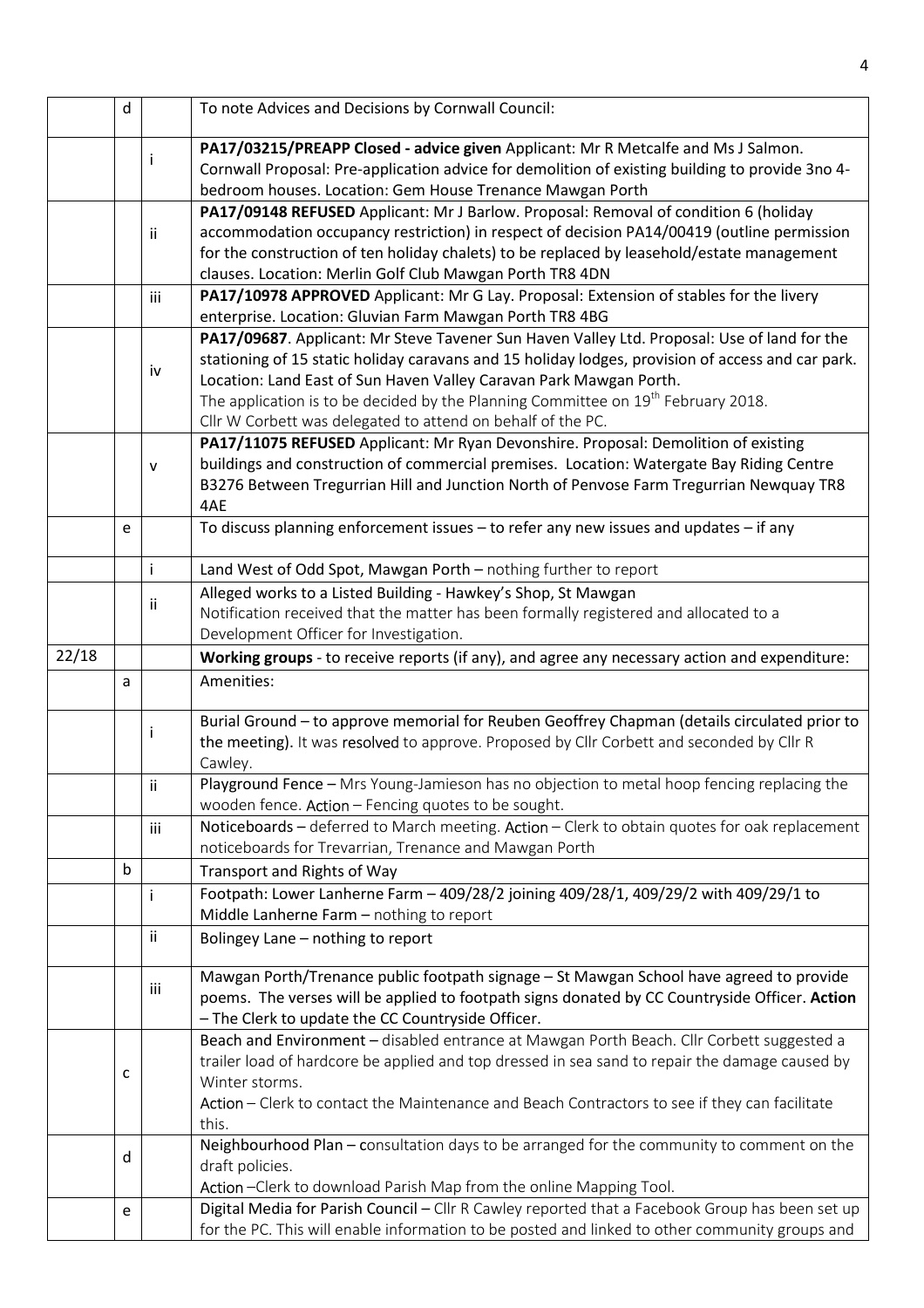|       |   |     | the PC website. The Chair thanked Cllr R Cawley.                                                                                                                                                                                                                                                                                                                                                                                           |
|-------|---|-----|--------------------------------------------------------------------------------------------------------------------------------------------------------------------------------------------------------------------------------------------------------------------------------------------------------------------------------------------------------------------------------------------------------------------------------------------|
| 23/18 |   |     | <b>Reports from meetings:</b>                                                                                                                                                                                                                                                                                                                                                                                                              |
|       |   | j.  | Affordable Housing - Cllr Corbett reported that the initiative is progressing slowly. Cornwall<br>Community Land Trust (CCLT) have suggested that a Housing Working Party be formed, the                                                                                                                                                                                                                                                   |
|       |   |     | membership of which could be widened.                                                                                                                                                                                                                                                                                                                                                                                                      |
| 24/18 |   |     | To note and discuss (if appropriate) the correspondence received since the last meeting and                                                                                                                                                                                                                                                                                                                                                |
|       |   |     | any associated actions and expenditure:                                                                                                                                                                                                                                                                                                                                                                                                    |
|       |   | Ť   | Hall Bookings - The Chair reminded members that St Mawgan Community Hall (CH) is not<br>available to hire during the school weekday. All booking enquiries must be directed to Mr Paul<br>Roberts for St Mawgan CH and Mrs Viv Farmer for Mawgan Porth Village Hall.                                                                                                                                                                       |
|       |   | ij. | The Chair confirmed receipt by the Countryside Access Records Officer of the PC's objection to<br>the Definitive Map Modification Order (application WCA 573) - Rectory Lane, and thanked Cllr<br>Corbett for his research and work in connection with the PC's response.                                                                                                                                                                  |
| 25/18 |   |     | <b>Finance and Legislation:</b>                                                                                                                                                                                                                                                                                                                                                                                                            |
|       |   |     | Cllr W Corbett left the meeting.                                                                                                                                                                                                                                                                                                                                                                                                           |
|       | a |     | Cllr B Cawley was excused from the meeting due to ill health<br>Accounts - to approve invoices for payment (list circulated prior to the meeting) and sign<br>cheques (at the end of the meeting). It was resolved to approve payment. Proposed by Cllr R<br>Cawley and seconded by Cllr T Thomas<br>Cllr W Corbett returned to the meeting.                                                                                               |
|       | b |     | Internal Audit - to Resolve to appoint Hudson Accounting for the 2017/18 Financial Year at a<br>fixed price of £225. It was resolved to appoint Hudson Accounting for the 2017/18 Financial<br>Year. Proposed by Cllr C Mann and seconded by Cllr T Thomas                                                                                                                                                                                 |
|       | c |     | <b>Donations and Grant Applications:</b>                                                                                                                                                                                                                                                                                                                                                                                                   |
|       |   | j   | To consider and approve the annual grant of £500 to support the Mawgan Porth Village Hall.<br>It was resolved to approve. Proposed by Cllr W Corbett and seconded by Cllr S Jones. Action -<br>Payment to be made in March                                                                                                                                                                                                                 |
|       |   | ii. | To consider and approve the annual grant of £500 to support the St Mawgan Community Hall.<br>It was resolved to approve. Proposed by Cllr W Corbett and seconded by Cllr S Jones. Action -<br>Payment to be made in March                                                                                                                                                                                                                  |
|       |   | iii | Trustees of Mawgan Porth Village Hall Grant Application - to consider and approve a Grant of<br>£850 for the replacement of existing rear fire exit door at Mawgan Porth Village Hall<br>(application circulated prior to the meeting). It was resolved to approve. Proposed by Cllr W<br>Corbett and seconded by Cllr G Jennings. Cllr R Cawley abstained<br><b>Cllr C Mann left the meeting</b>                                          |
|       |   | iv  | St Mawgan Eccentric Gentlemen Association (SMEGMA) Grant application - to consider and<br>approve a Grant of £960 to purchase 2 quantity 'Gala' Tents (to replace worn out existing) to<br>enable monies to be raised for charitable causes and to assist the local community. It was<br>resolved to approve. Cllr W Corbett proposed, and Cllr T Thomas seconded. Cllr S Jones<br>abstained<br><b>Cllr C Mann returned to the meeting</b> |
|       | d |     | To note any income received:<br>Mr A Hinton £150 - donation to the closed burial ground annual maintenance budget; Mr A<br>Henwood (Baby Cooper) £150 - exclusive right of burial and Kerrow Memorials (Reuben<br>Geoffrey Chapman) £100 - memorial permission                                                                                                                                                                             |
|       | e |     | To note the requirement from May 2018 to appoint a Data Protection Officer to comply with<br>General Data Protection Regulations (GDPR). This new requirement was noted. The Clerk is to<br>undertake CALC training on the new GDPR.<br>In accordance with Standing Order $3(u)$ , it was resolved to extend the meeting to enable the<br>following business to be discussed and action agreed.                                            |
| 26/18 |   |     | <b>Exempt Business: - To Resolve to invoke Standing Order 3(d) that in accordance with Public</b>                                                                                                                                                                                                                                                                                                                                          |
|       |   |     | Bodies (admission to meetings) Act 1960 as amended by S100 Local Government Act (LGA)                                                                                                                                                                                                                                                                                                                                                      |